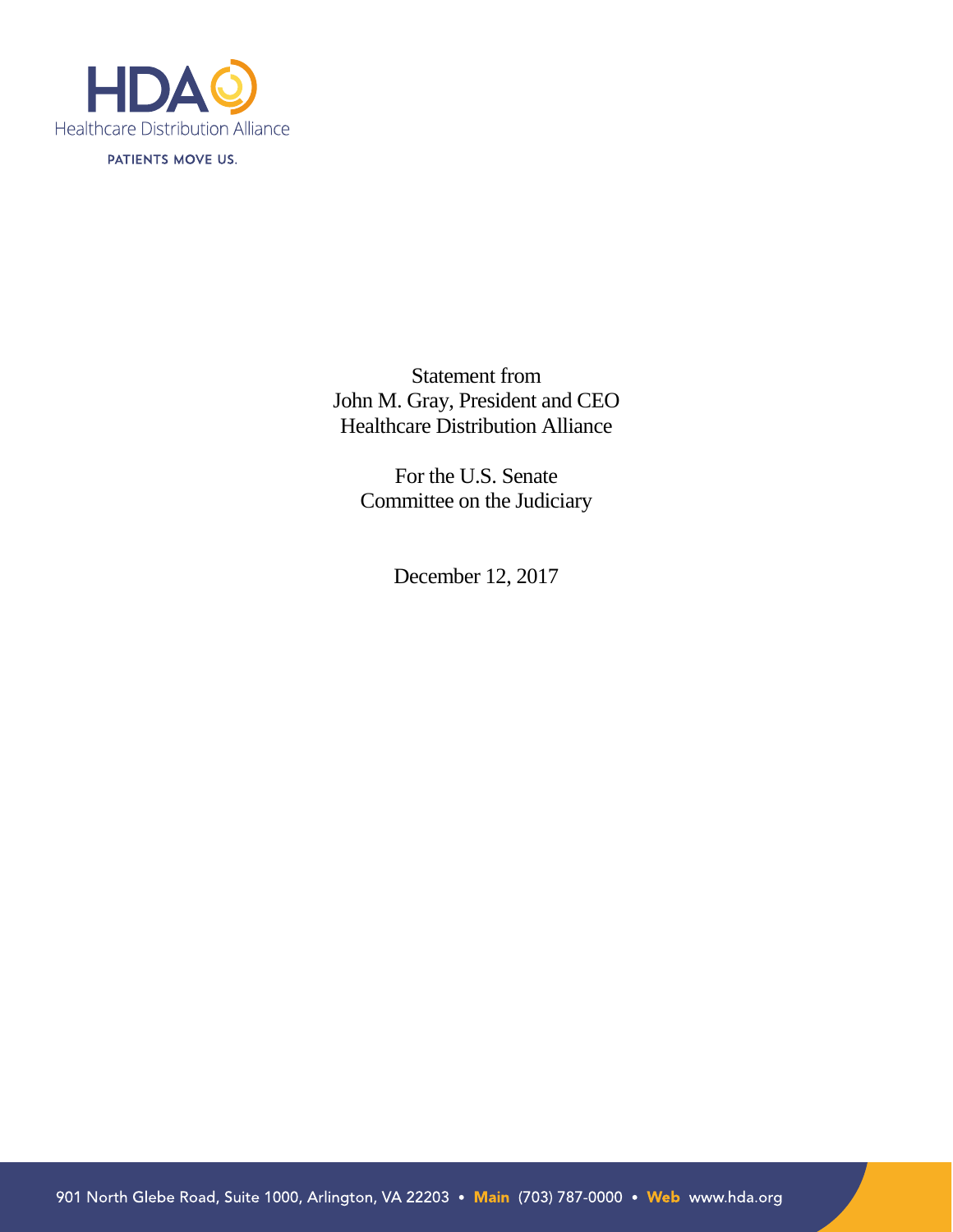Good morning Chairman Grassley, Ranking Member Feinstein and Members of the Judiciary Committee. My name is John Gray and I am President and CEO of the Healthcare Distribution Alliance (HDA). Thank you for the opportunity to discuss with the Committee the industry's efforts to address opioid misuse, abuse, and diversion as well as the broader state of enforcement following the 2016 enactment of The Ensuring Patient Access and Effective Drug Enforcement Act (Public Law 114-145).

Since 1876, HDA has helped its members navigate regulations and innovations to ensure the right medicines arrive to the right patients at the right time, safely and efficiently. HDA's members include [35 national, regional and specialty primary distribution companies](https://www.healthcaredistribution.org/sitecore/service/notfound.aspx?item=web%3a%7b6F7495D5-ED31-46BE-8A56-481155E43B9E%7d%40en) who are not only distributors, but also are technology innovators, information management experts, security specialists and efficiency professionals.

HDA's members work around the clock to help more than 200,000 healthcare facilities across the country keep their shelves stocked with the legal, FDA-approved medications and products that patients need every day. The medications that HDA members deliver are prescribed by physicians, dentists, veterinarians, and other authorized practitioners; administered in hospitals, clinics, and longterm care facilities; and dispensed by pharmacies. Federal and state requirements impact every step of this process.

Distributors do not manufacture, prescribe, dispense, or drive demand for medicines. Instead, our industry's primary mission is to operate the safest and most secure and efficient supply chain in the world. In this effort, pharmaceutical distributors work closely with supply chain partners and with the entities that regulate us, most notably the Drug Enforcement Administration (DEA), the Food and Drug Administration (FDA), and regulators in every state. Primary pharmaceutical distributors have invested heavily in information technology systems to help better flag suspicious ordering patterns,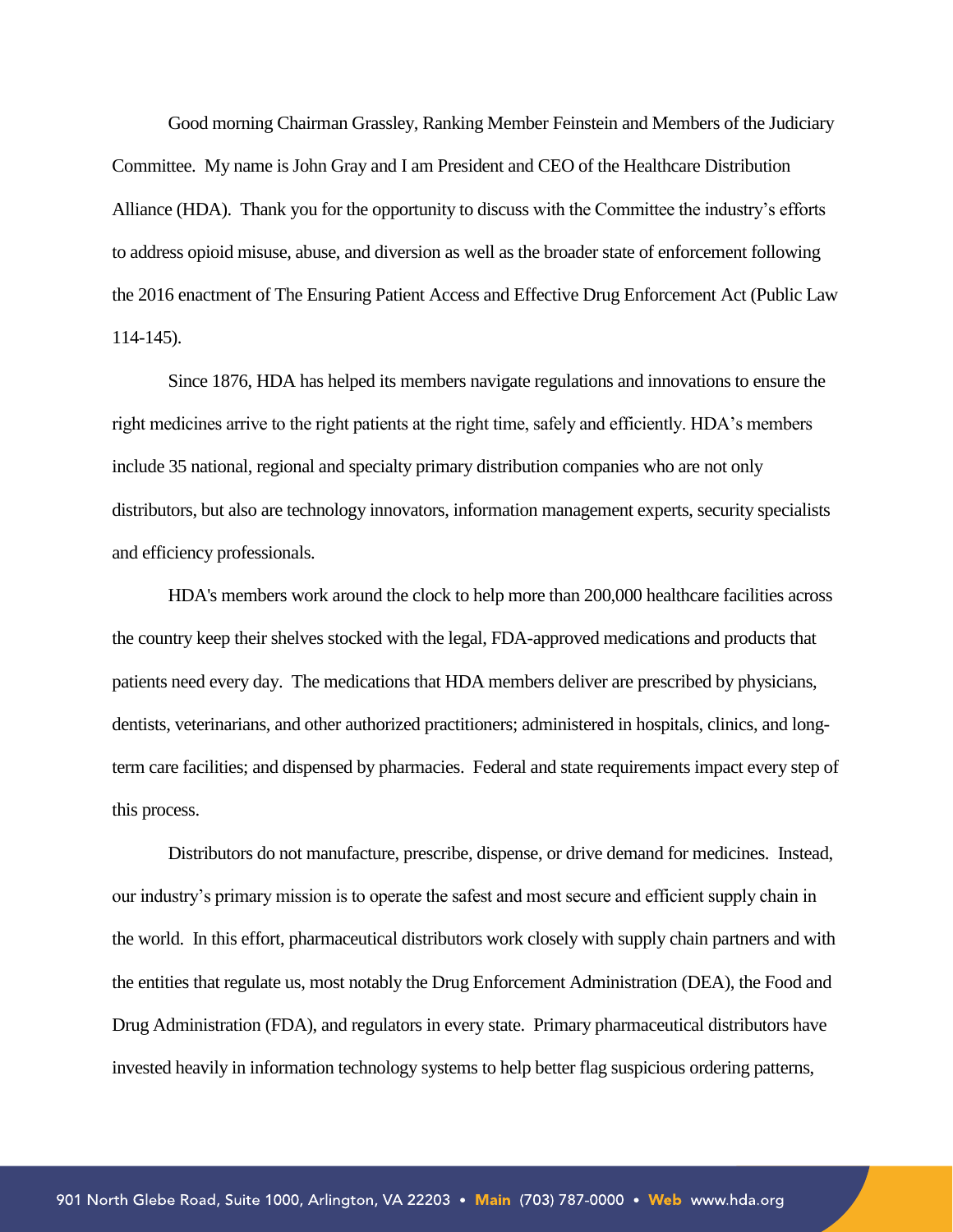and have enhanced overall "know your customer" due diligence efforts to further prevent the abuse, misuse and potential diversion of controlled substances.

HDA and its members recognize our role and responsibility to advance meaningful initiatives to address the serious, complex issues raised by the opioid abuse crisis. We agree with the recent recommendations made by the President's Commission on Combating Drug Addiction and the Opioid Crisis, as well as the National Academies of Science, Engineering, and Medicine that the challenges presented by prescription drug abuse and diversion call for a collaborative effort by insurers, healthcare providers, pharmacists, distributors, manufacturers and state and federal authorities. HDA also applauds Congress's commitment to finding and implementing solutions to the opioid abuse epidemic.

Today, I will focus on HDA's efforts to seek greater clarity from DEA regarding regulatory obligations under the Controlled Substances Act (CSA); our support for DEA's enforcement power, including the Agency's power to suspend a DEA registration to protect public health and safety; the importance of a clear definition of "imminent danger;" and finally, the urgent need to move forward with practical solutions.

#### **Industry Communications with DEA**

HDA members are committed to full compliance with the CSA and with DEA regulations. Let me be clear: HDA does not wish to undermine DEA's enforcement authority or deprive DEA of the enforcement tools it needs. Distributors seek a consistent and reliable partnership with DEA to tackle the opioid abuse epidemic.

For many years, however, a lack of communication and information sharing from DEA to the entities it regulates, including pharmacies, healthcare providers, manufacturers and distributors, alongside significant changes in DEA's expectations, created complications. Specifically, over the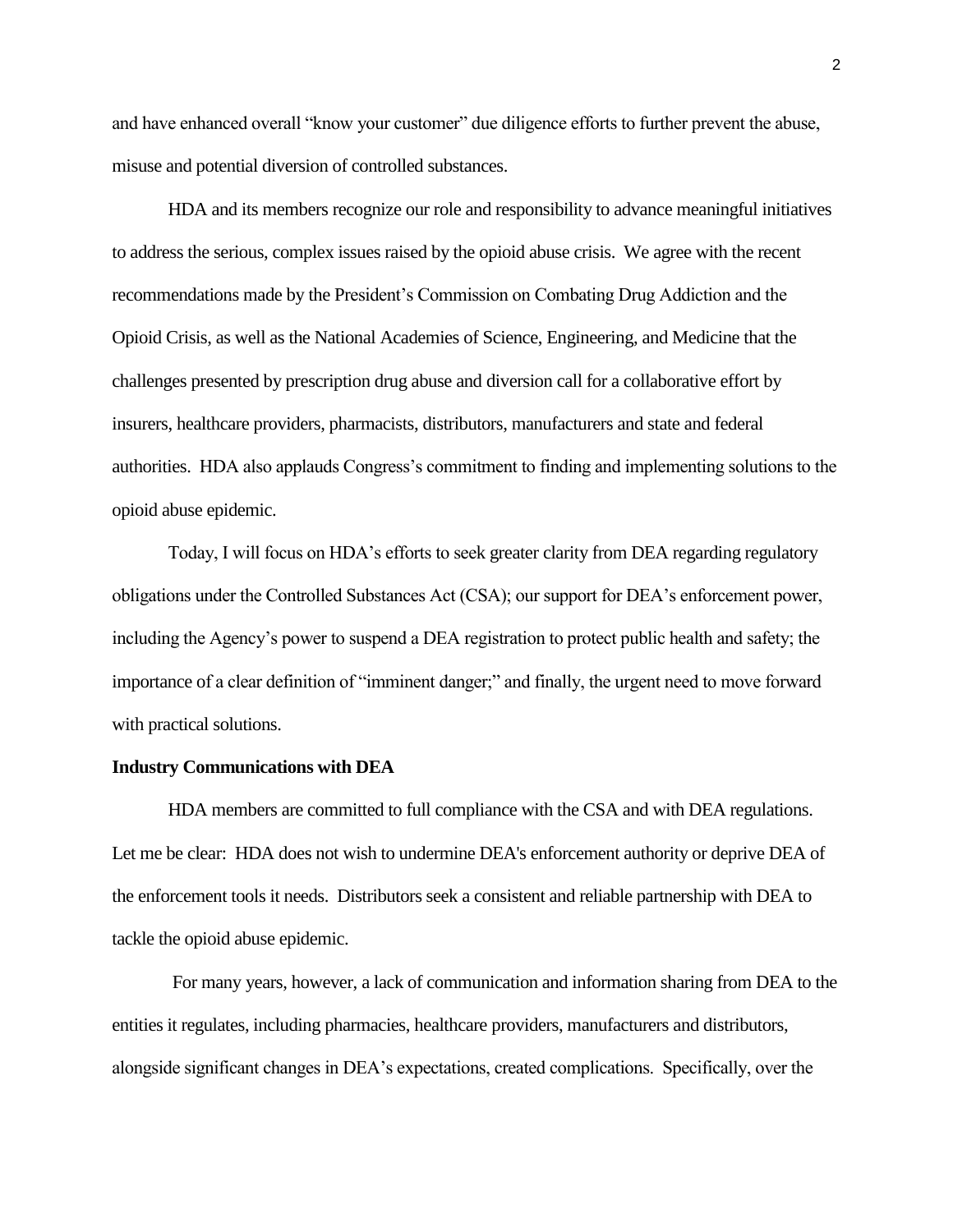past 11 years, DEA has repeatedly evolved and refined its interpretation of a regulation requiring manufacturers and distributors to monitor for and report to DEA suspicious orders of controlled substances. While the text of the regulation in 21 C.F.R.  $\S$  1301.74(b) – the official requirement – is unchanged since 1973, DEA has interpreted that language<sup>1</sup> in letters to industry in 2006<sup>2</sup> and 2007,<sup>3</sup> and in adjudicatory orders, including one in  $2007<sup>4</sup>$  and another in  $2015<sup>5</sup>$ . Throughout this evolution, HDA members have worked to understand and to comply with the varying information from DEA. Distributors have reported hundreds of thousands of suspicious orders to DEA over the years and have not received feedback from DEA regarding the efficacy or appropriateness of the reporting, or whether in fact the reporting has been utilized by DEA in any meaningful way.

Over the same period, DEA also revised its views about what constitutes "effective controls against diversion of particular controlled substances," which the CSA requires of manufacturers and distributors. Notably, in a 2006 letter, DEA added a requirement that distributors conduct "due diligence" on their customers. DEA's brief thoughts about the scope of "due diligence" focused primarily on identifying Internet pharmacies, a key concern at the time, and evolved through the years. Through that evolution, DEA assigned to distributors some responsibilities that appear more law enforcement in their nature than ever before, saying, for example, "It is … incumbent upon you to identify illicit or suspicious activities which may result in the diversion of controlled substances."<sup>6</sup>

l

We further note that discussion of the related but different requirement, applicable only to listed chemicals, to report regulated transactions in extraordinary quantities or with uncommon payment or delivery methods, was discussed in a 1998 report. DEA Report to the U.S. Attorney General by the Suspicious Orders Task Force (Comprehensive Methamphetamine Control Act of 1996) (October 1998).

<sup>2</sup> Letter from Joseph T. Rannazzisi, Deputy Assistant Administrator, Office of Diversion Control to DEA Registrants (Sept. 27, 2006).

Letter from Joseph T. Rannazzisi, Deputy Assistant Administrator, Office of Diversion Control to Registrant (Dec. 27, 2007).

<sup>&</sup>lt;sup>4</sup> Southwood Pharmaceuticals, Inc.; Revocation of Registration, 72 Fed. Reg. 36487 (July 3, 2007).

 $^{5}$  Masters Pharmaceuticals, Inc.; Decision and Order, 80 Fed. Reg. 55418 (Sept. 15, 2015). [https://www.deadiversion.usdoj.gov/mtgs/pharm\\_industry/14th\\_pharm/levinl\\_ques.pdf](https://www.deadiversion.usdoj.gov/mtgs/pharm_industry/14th_pharm/levinl_ques.pdf) (dated April 12, 2011, accessed 12/1/17).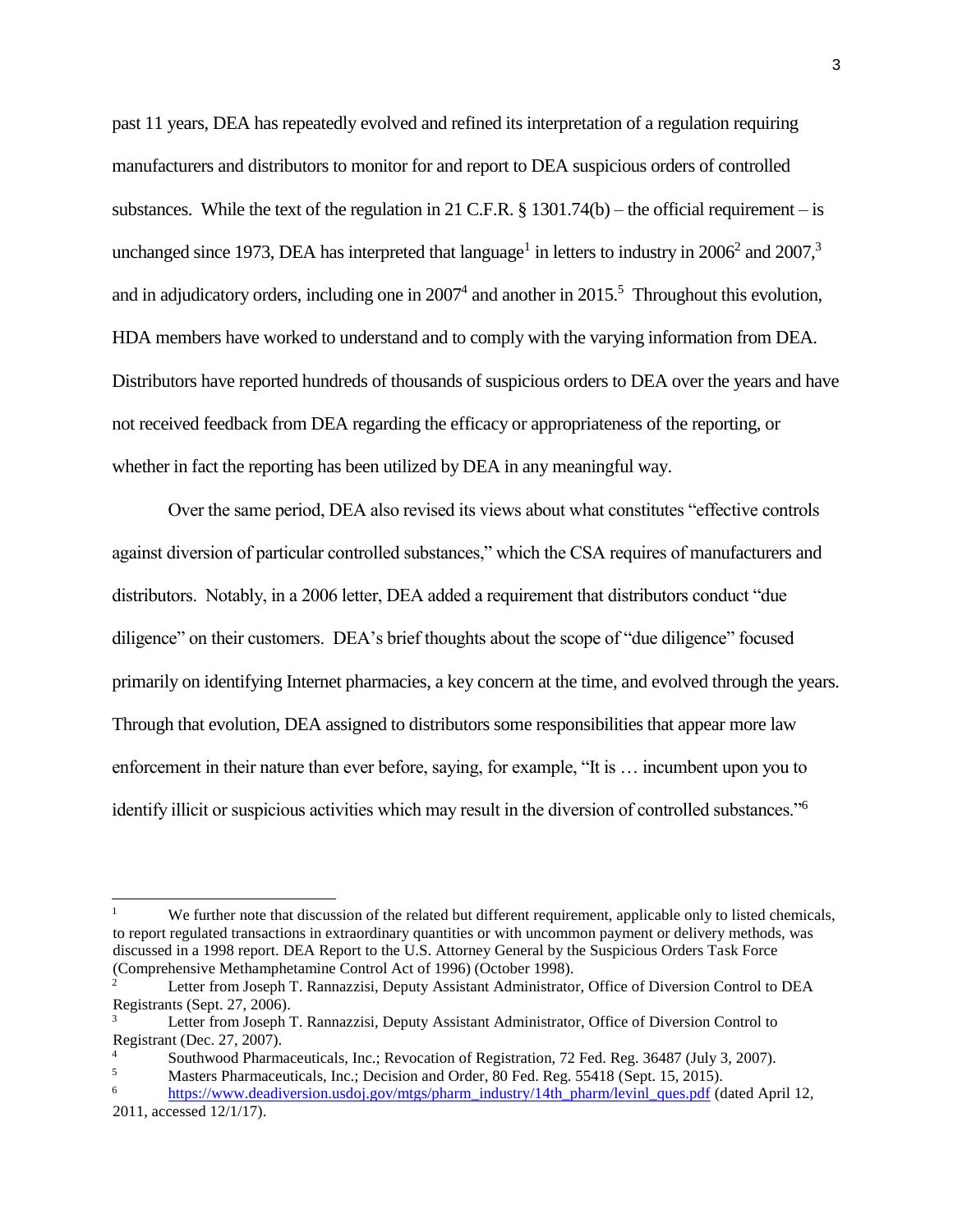Despite HDA's repeated requests, DEA has not published guidance or regulations to reflect these expanding requirements. While DEA may have clarified its expectations individually to certain wholesale distributors, such clarity must be shared with the entire industry to be effective. Had DEA articulated its changing interpretations through proper guidance development or notice and comment rulemaking in an open and transparent process, DEA could have incorporated input from distributors relating to their capabilities and the changing practices of all entities within the supply chain.

This is not a matter of willful ignorance by HDA members, and DEA's lack of communication is not specific to distributors. The agency itself has acknowledged its weaknesses. As then-Acting Administrator Chuck Rosenberg testified to this committee in June 2016 about DEA's relationship with its registrants, "I think we've been slow. I think we've been opaque. I think we haven't responded to them. We're trying to issue guidelines for them more quickly. We're trying to answer their questions."<sup>7</sup>

The Government Accountability Office (GAO) also recognized the detrimental impacts of the DEA's opaqueness. In June 2015, the GAO found that a lack of communication between DEA and registrants, including distributors, pharmacies, and physicians, was hampering efforts to effectively combat prescription drug diversion.<sup>8</sup> The GAO stated that, "The lack of awareness among registrants of DEA resources and conferences suggests that DEA may not have an adequate means of communicating with its registrant populations," and it concluded that, "Without more registrant awareness of DEA resources and adequate guidance and communication from DEA, registrants may not fully understand or meet their CSA roles and responsibilities." Yet the GAO reported that "Despite the lack of awareness we found that existed among registrants, DEA officials have indicated

l

<sup>&</sup>lt;sup>7</sup> Senate Judiciary Committee hearing "Oversight of the Drug Enforcement Administration" (June 22, 2016). <sup>8</sup> GAO, Prescription Drugs: More DEA Information About Registrants' Controlled Substances Roles Could Improve Their Understanding and Help Ensure Access (June 2015), *available at* <http://www.gao.gov/assets/680/671032.pdf> (accessed 11/21/17).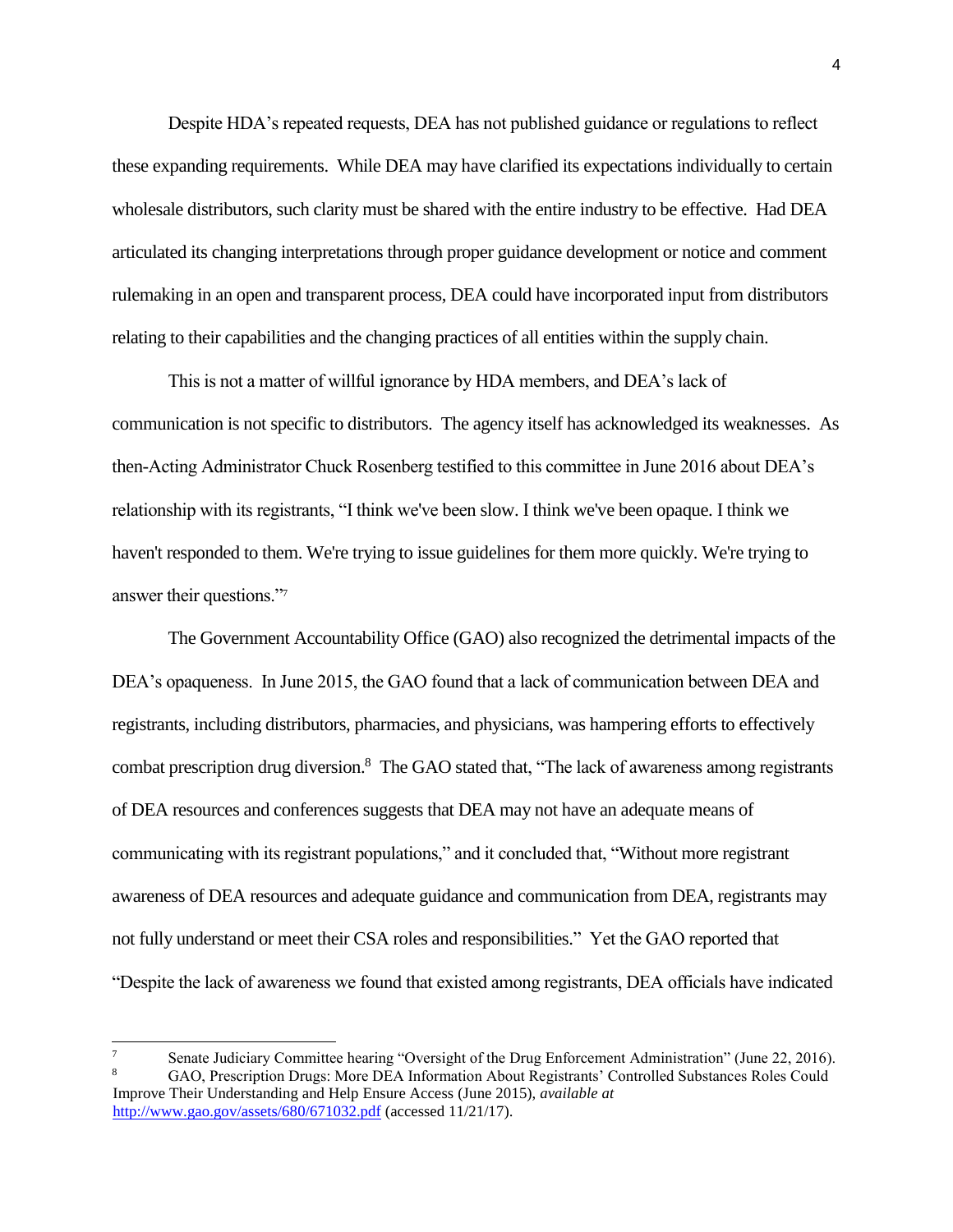that they do not believe they need to take any additional steps to improve communication or raise registrants' awareness of the agency's conferences and resources."

Distributors and other registrants have only sought meaningful compliance information from DEA. HDA members, along with nearly all of the more than 1.7 million DEA registrants nationwide,<sup>9</sup> are working to comply with the laws that allow these powerful medications to be made safely available to the patients that need them, while also protecting the public from inappropriate access. While we appreciate that DEA does not want to inadvertently share its law enforcement approaches with bad actors, HDA members are regulated by and registered with DEA, and seek only appropriate regulatory information.

## **DEA's Use of Immediate Suspension Orders**

l

In addition to DEA's changing interpretations of legal requirements, DEA's use of its Immediate Suspension Order (ISO) authority raised concern among DEA registrants, including HDA members, and with federal judges.<sup>10</sup>

Every legitimate entity in the pharmaceutical supply chain must have a DEA registration before they handle controlled substances. This requirement applies to everyone—researchers, manufacturers, wholesale distributors, pharmacies and hospitals that dispense or administer controlled substances, and doctors, dentists, veterinarians, and other authorized practitioners that prescribe or administer these powerful drugs.

With DEA's responsibility to register and oversee entities that handle controlled substances, comes the authority to revoke the registrations that DEA has previously granted. This authority comes

<sup>9</sup> A "very small percentage of registrants exploit the system." Robert Patterson, Remarks at Press Conference (Nov. 29, 2017). "Logically and holistically the overwhelming majority, 99 plus percent, are our allies in this thing." Chuck Rosenberg, Testimony to Senate Judiciary Committee (June 22, 2016).

<sup>10</sup> *See, e.g*., Norman Bridge Drug Co. v. Banner*,* 529 F.2d 822, and analogous cases overturning the issuance of ISOs. *See also* oral argument transcript, Walgreens v. Holder (D.C. Cir. 2013) ("Normally those [factors for revocation] would be determined in a due process hearing, and you seem to be establishing a line that says any time we charge a major violation we get an ISO, and I don't see any other line you're going for." J. Tatel.)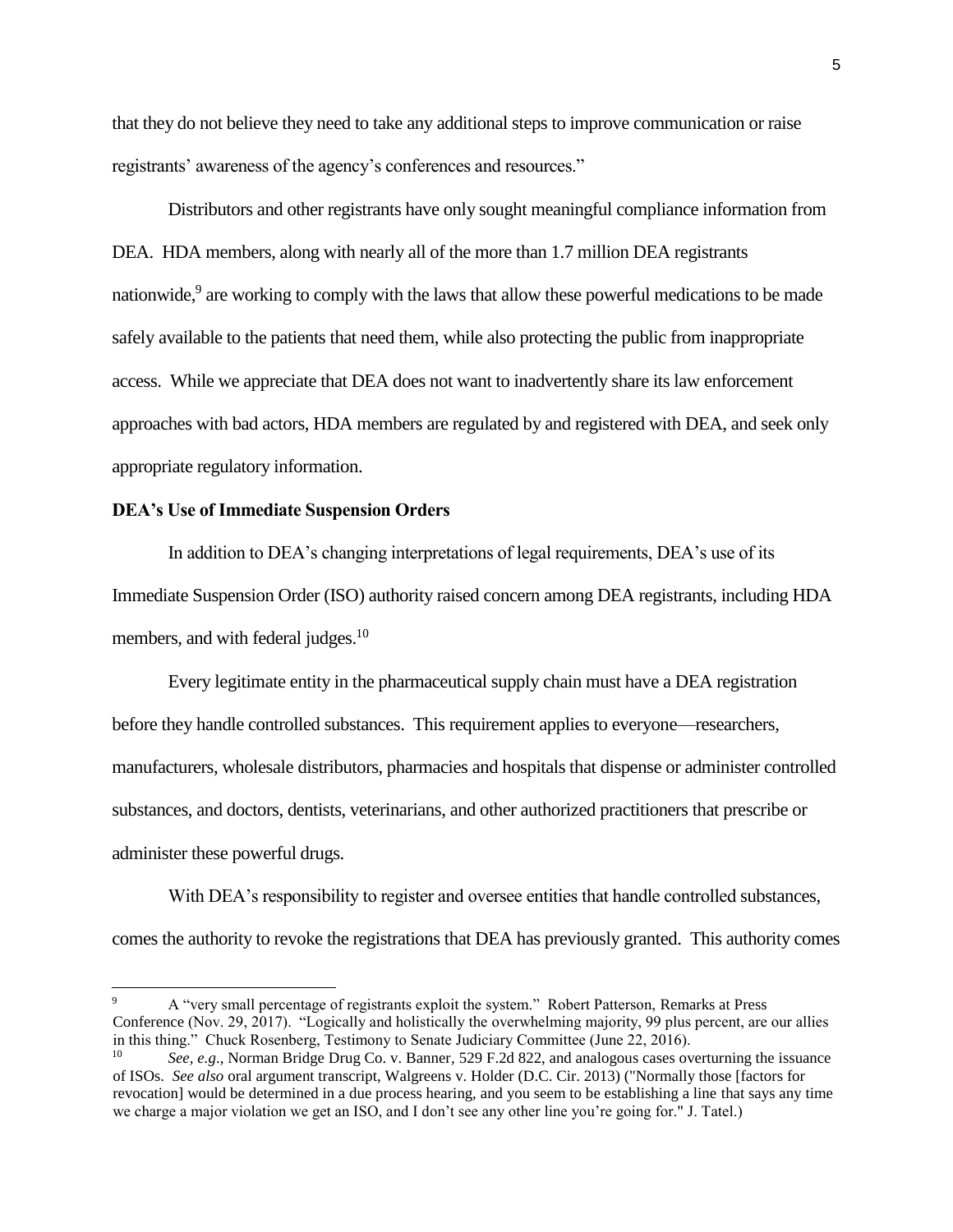in two forms. The standard process is the Order to Show Cause, in which a registrant is entitled to full due process, including a hearing before DEA's Administrative Law Judge (ALJ), before DEA can revoke the registration. The second is the Immediate Suspension Order (ISO).

ISOs are an extraordinary remedy, as they summarily eliminate the registrant's ability to handle controlled substances before any due process hearing. DEA can issue an ISO upon the agency's own finding that there is an "imminent danger to the public health or safety," under the CSA. No Administrative Law Judge reviews the ISO before issuance—it is initiated by DEA staff and issued by DEA leadership. And the ALJ has no authority to review the ISO after it is issued.<sup>11</sup> The ISO stops the registrant from receiving, storing, manufacturing, distributing, prescribing and/or dispensing controlled substances from the moment DEA serves the order. The registrant is not entitled to a hearing on the ISO itself, but only on any Order to Show Cause that DEA issues concurrently, meaning that the process for regaining the ability to handle controlled substances could take an extended amount of time. This action, while targeted at registrants, also can limit access to needed medications by legitimate patients.

The single guardrail in the issuance of an ISO is the requirement that DEA find an "imminent danger to the public health or safety." Yet neither Congress nor DEA had published or stated any definition of "imminent danger"—it remained a completely subjective determination made solely by DEA.

In the ISOs issued over more than 40 years, the vast majority of which were directed at physicians and pharmacies, DEA never published any standard for what might constitute "imminent danger." This left the agency free to adapt its own requirements, with no notice, to suit the circumstances before it.

 $11\,$ <sup>11</sup> JJ Mulrooney *et al*., Drug Diversion Administrative Revocation and Application Hearings for Medical and Pharmacy Practitioner, 78 Albany L. Rev. 365 (2015).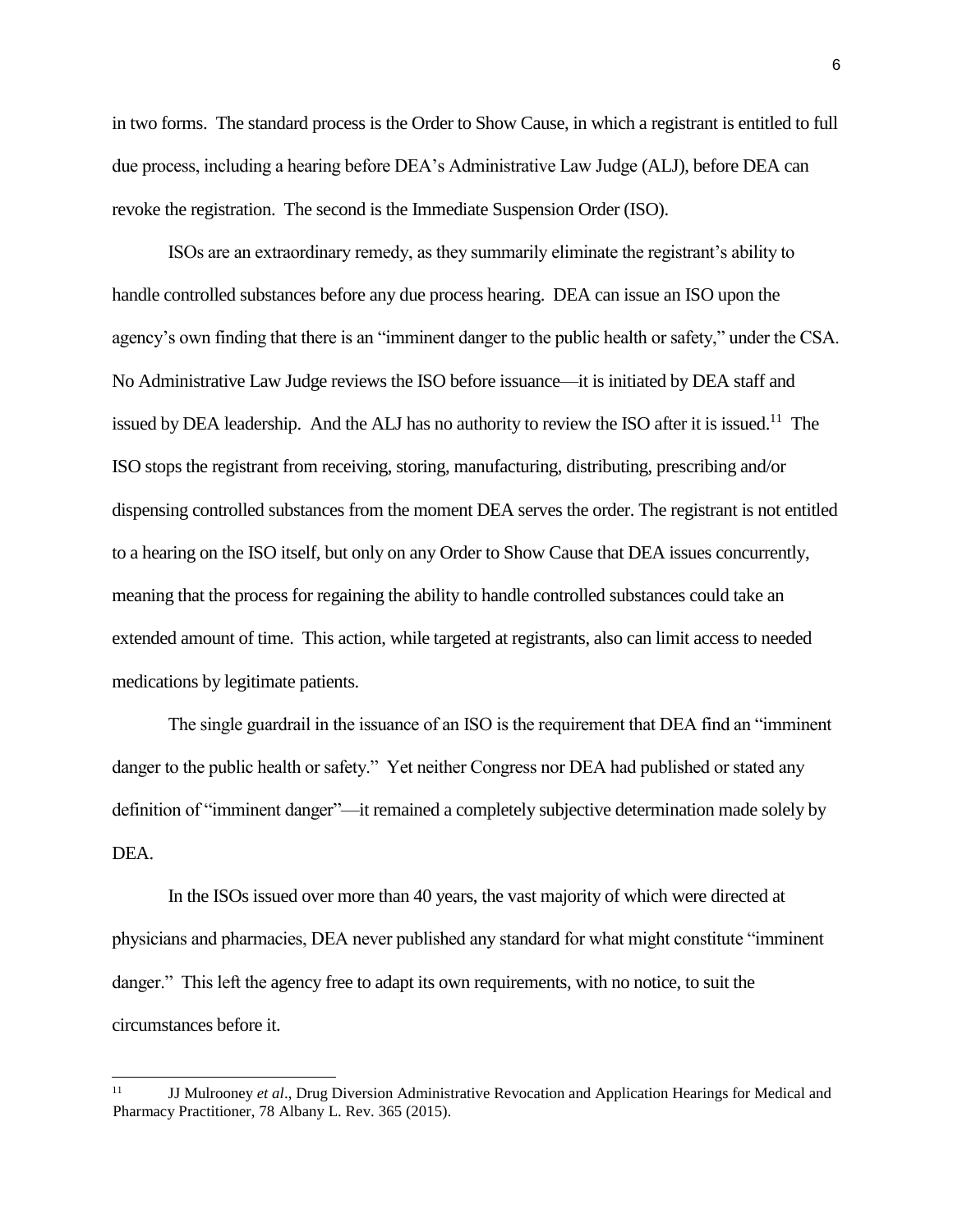Over the years, many DEA registrants challenged in federal court the basis for DEA's issuance of an ISO. The challenges included numerous occasions when DEA issued an ISO for conduct that DEA knew had ceased at the time it issued the ISO. In other words, even though companies already had taken the specific remedial action that DEA sought, the companies had to argue their appeals in federal court, and their ability to handle any controlled substances was negated in the meantime.

# **The Need for Congressional Action**

l

The shifting expectations, lack of guidance, and DEA enforcement actions had consequences for registrants and patients. Community pharmacists in particular noted increasing challenges in "procur[ing] controlled substances which is a great concern for patients who need these medications."<sup>12</sup> Communication challenges with DEA persisted. The June 2015 GAO report concluded that "adequate DEA communication with and guidance for its registrants are essential to help ensure that registrants take actions that prevent abuse and diversion but do not unnecessarily diminish patients' access to controlled substances for legitimate use because of their uncertainty about how to appropriately meet their CSA roles and responsibilities."

In 2016, recognizing the broad implications to patients and the health system, Congress passed Public Law 114-145, providing for the first time a statutory definition for the term "imminent danger" for purposes of DEA's extraordinary power to immediately suspend a registrant's authorization to handle controlled substances. Under the law, which Congress negotiated transparently with the Department of Justice (DOJ) and DEA, and which garnered bipartisan support and passed without

<sup>12</sup> National Community Pharmacists Association, NCPA Controlled Substances Access Survey Results (Jan. 2014) *available at* [http://www.ncpanet.org/pdf/survey/2014/controlled-](http://www.ncpanet.org/pdf/survey/2014/controlled)[substances-access-survey.pdf](http://www.ncpanet.org/pdf/survey/2014/controlled-substances-access-survey.pdf) [\(a](http://www.ncpanet.org/pdf/survey/2014/controlled-substances-access-survey.pdf)ccessed 12/10/2017).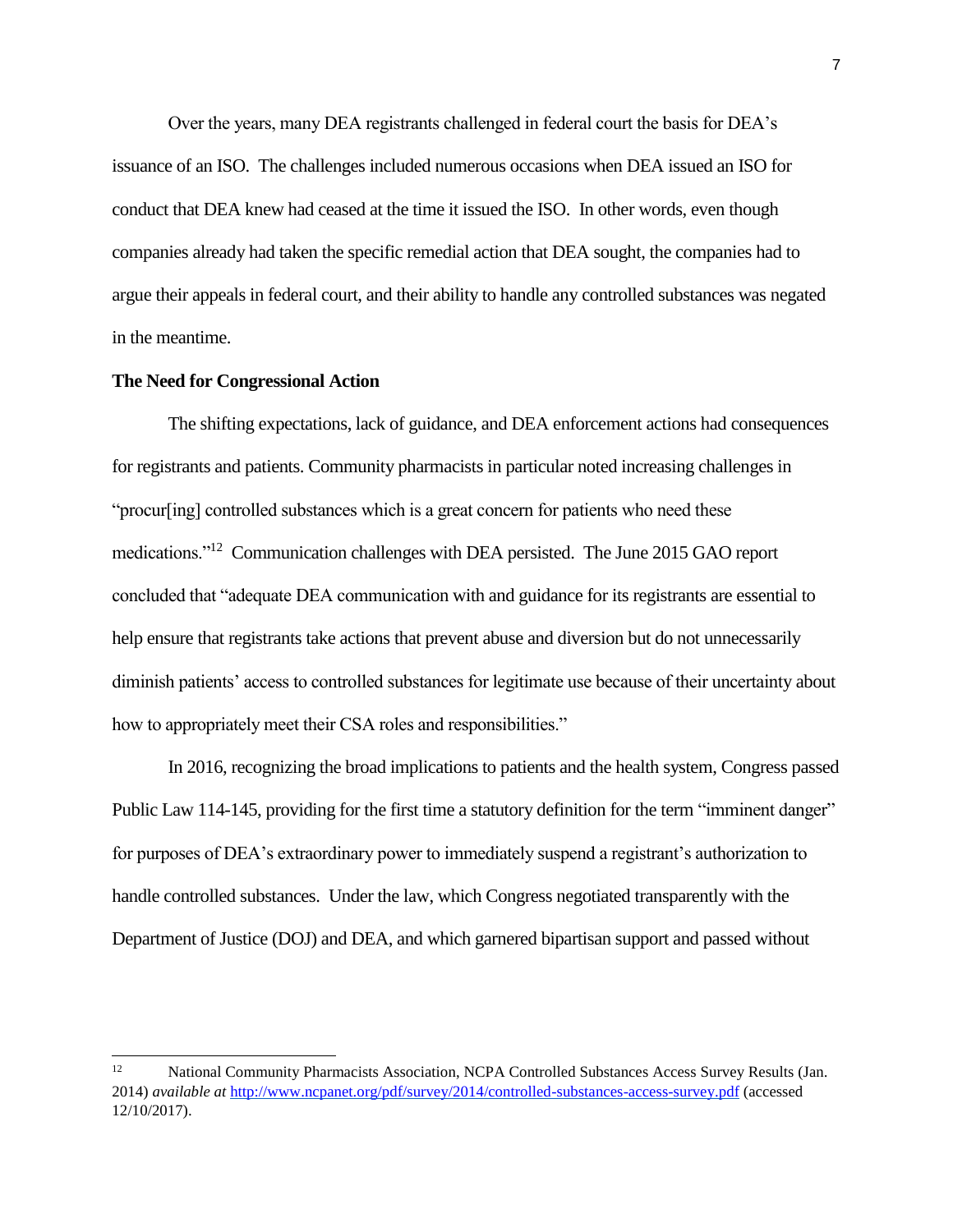dissent,<sup>13</sup> DEA remains fully empowered to take immediate action against a registrant if there is "a substantial likelihood of an immediate threat that death, serious bodily harm, or abuse of a controlled substance will occur in the absence of an immediate suspension of the registration." This definition clarifies that "public health or safety" expressly includes "abuse of a controlled substance." The definition appropriately requires DEA to link the actions of the specific manufacturer, distributor, prescriber or pharmacy to an identifiable public health threat related to the registrant's actions.

HDA's members do not want the medications they distribute to be misused or abused. If physicians and pharmacies, prescribe or dispense controlled substance medications without a legitimate medical purpose, the standard for DEA issuing an ISO should not be unduly burdensome. Likewise, if a manufacturer or distributor poses an imminent danger to public health or safety, DEA should not have an unduly burdensome standard for issuing an ISO. Although the standard should not be unduly burdensome, there must be a defined standard. That is why HDA and its members have supported the articulation of a clear standard for ISOs in the statute since 2014. And HDA's position remains unchanged.

Including a definition in the statute merely establishes and clarifies, for registrants and for DEA, a known standard. For businesses such as wholesale distributors, definitional clarity fosters compliance. Clarity also improves and enhances communication. We have great respect for the men and women of the DEA, and we believe that greater clarity and definition in our collective compliance obligations can significantly improve registrants' abilities to prevent diversion and work collaboratively with each other and with DEA.

Without a definition, the executive and judicial branches were likely to continue their decadeslong, case-by-case determination of whether a suspension of a registration is appropriate. DEA

<sup>13</sup> [https://www.hatch.senate.gov/public/index.cfm/2017/10/hatch-office-responds-to-seriously-flawed](https://www.hatch.senate.gov/public/index.cfm/2017/10/hatch-office-responds-to-seriously-flawed-washington-post-opioid-report)[washington-post-opioid-report](https://www.hatch.senate.gov/public/index.cfm/2017/10/hatch-office-responds-to-seriously-flawed-washington-post-opioid-report) (accessed 11/21/17).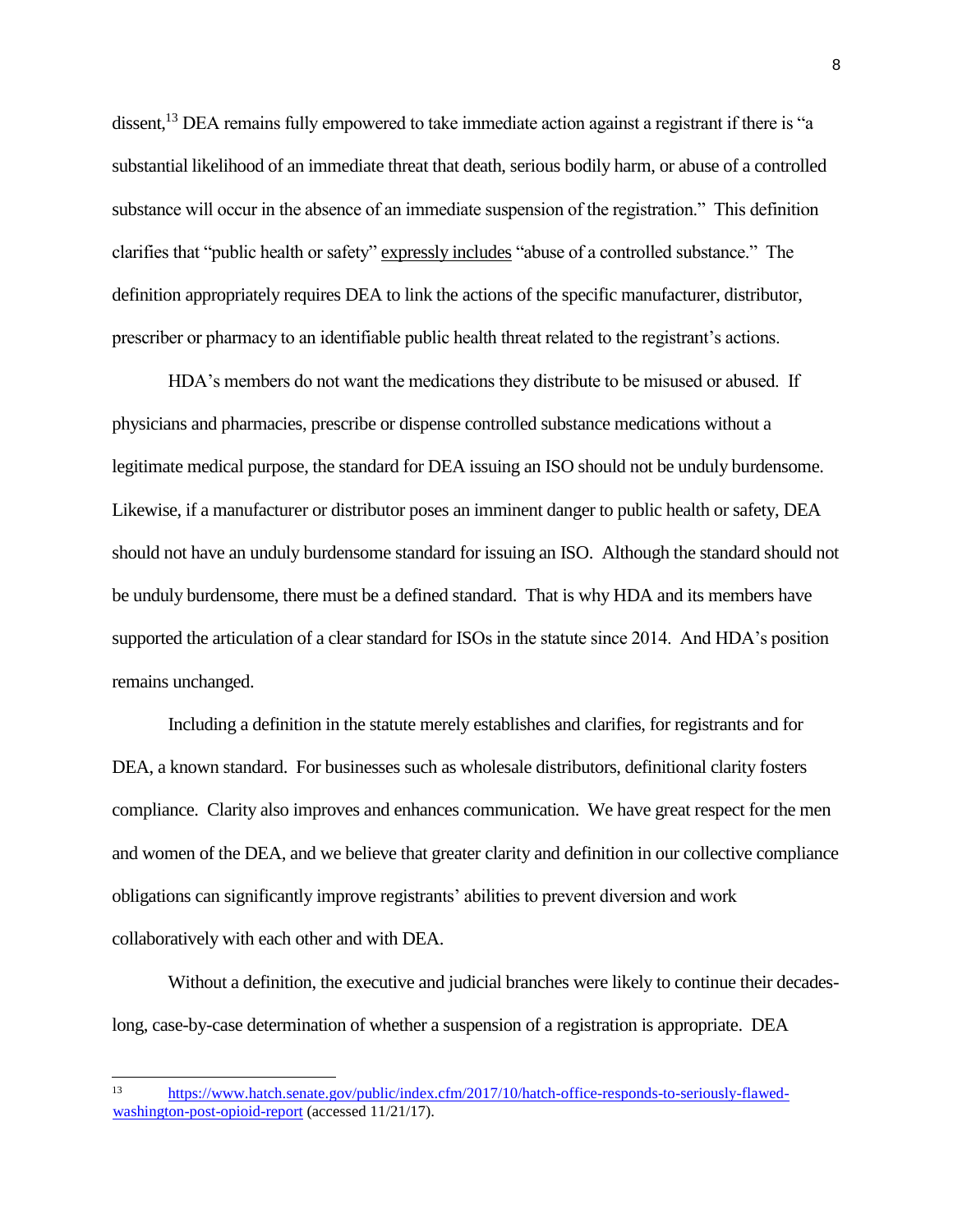Deputy Assistant Administrator Neil Doherty recently agreed with Representative Costello (R-Pa.) that we need a definition to avoid the prior vagueness problem.<sup>14</sup> In a country governed by the rule of law, which is defined in part by the idea that laws and requirements should be readily understood, stable, and evenly enforced, with adequate notice to potentially responsible persons, omitting the definition would seem to be a step backward.

A second important provision of Public Law 114-145 is the opportunity for registrants to submit a corrective action plan to address compliance issues in their handling of controlled substances. The corrective action plan option does not apply where DEA needs to take urgent, extraordinary action due to "imminent danger," as discussed above. A registrant may submit a corrective action plan only in the more standard Order to Show Cause proceeding, and DEA is not required to accept the plans that registrants submit. Nevertheless, this language is important to DEA's regulated community.

In the past, when a DEA registrant asked the agency for feedback and guidance—how the company should change its procedures or activities to meet DEA's expectations for compliance with the law and the regulations—DEA provided only limited information, and would not confirm whether a registrant's changes would, in DEA's view, satisfy the CSA's requirements and correct the problems DEA had identified. For companies committed to full compliance with the law, corrective action plans provide a meaningful step forward. This provision was also necessary because some DEA Administrative Law Judges prohibited registrants from presenting their corrective action unless the registrant first accepted responsibility for all of the conduct that DEA had alleged. In some circumstances, then, a registrant would have to accept responsibility for conduct that was alleged but not committed before the registrant could present evidence of corrective actions for other conduct.

l

<sup>&</sup>lt;sup>14</sup> Neil Doherty, Testimony before U.S. House Committee on Energy and Commerce (Oct. 25, 2017).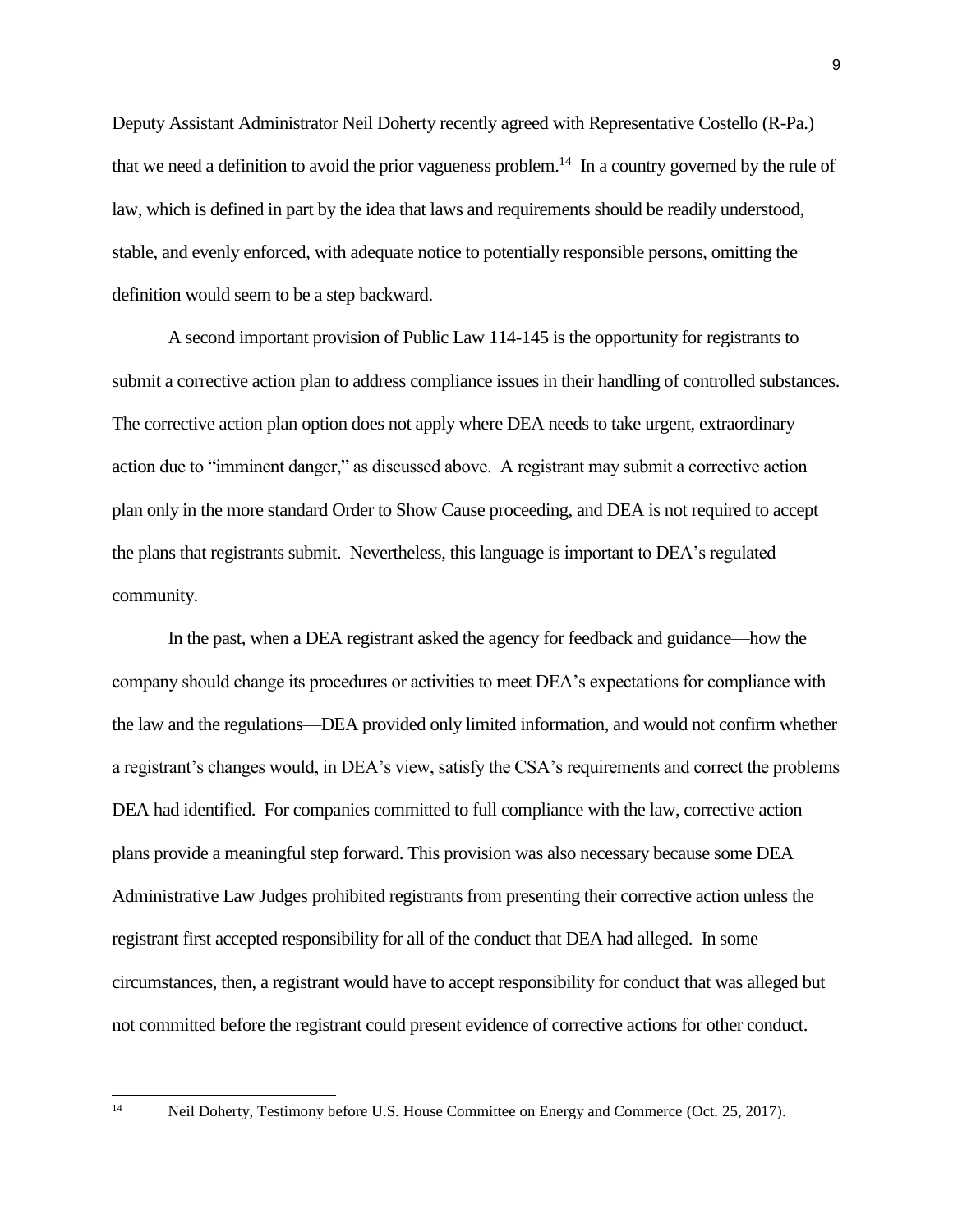The corrective action plan procedures in the law are modeled on and generally analogous to procedures FDA has long used with regulated industry to bring a company into compliance with the Federal Food, Drug, and Cosmetic Act (FDCA). At the conclusion of an FDA inspection of a regulated company such as a pharmaceutical manufacturer, an investigator may issue an FDA Form 483 if the investigator has observed any conditions that may constitute violations of the FDCA. FDA encourages companies "to respond to the FDA Form 483 in writing with their correction action plan and then implement that correction plan expeditiously."<sup>15</sup> FDA will inform the company whether it accepts the correction plan as adequate to address the violation and prevent its reoccurrence.

Finally, Public Law 114-145 requires DEA to submit a report to Congress. The intent of the report, which was due in April of this year, was to seek feedback from numerous federal agencies, in consultation with a wide range of stakeholders, on the broader issue of prescription drug abuse. We appreciate Congress's continued request for the completion of this report.

## **After Enactment of Public Law 114-145**

Public Law 114-145 clarifies and explains DEA's existing authorities and does not detract from them. DEA retains a wide range of regulatory and law enforcement tools that it can use to affect the behavior of people in the supply chain. DEA has continued vigorously to use these tools since Public Law 114-145's passage. The tools include:

- The responsibility to establish the total amount of each Schedule I and Schedule II controlled substance—including every controlled opioid—that may be sold in the U.S. in each calendar year (known as Aggregate Production Quota);
- The responsibility to issue, deny, renew, and revoke DEA registrations for individuals and companies that manufacture, handle, dispense, or prescribe controlled substances;

l

<sup>&</sup>lt;sup>15</sup> <https://www.fda.gov/ICECI/Inspections/ucm256377.htm> (accessed 12/4/17).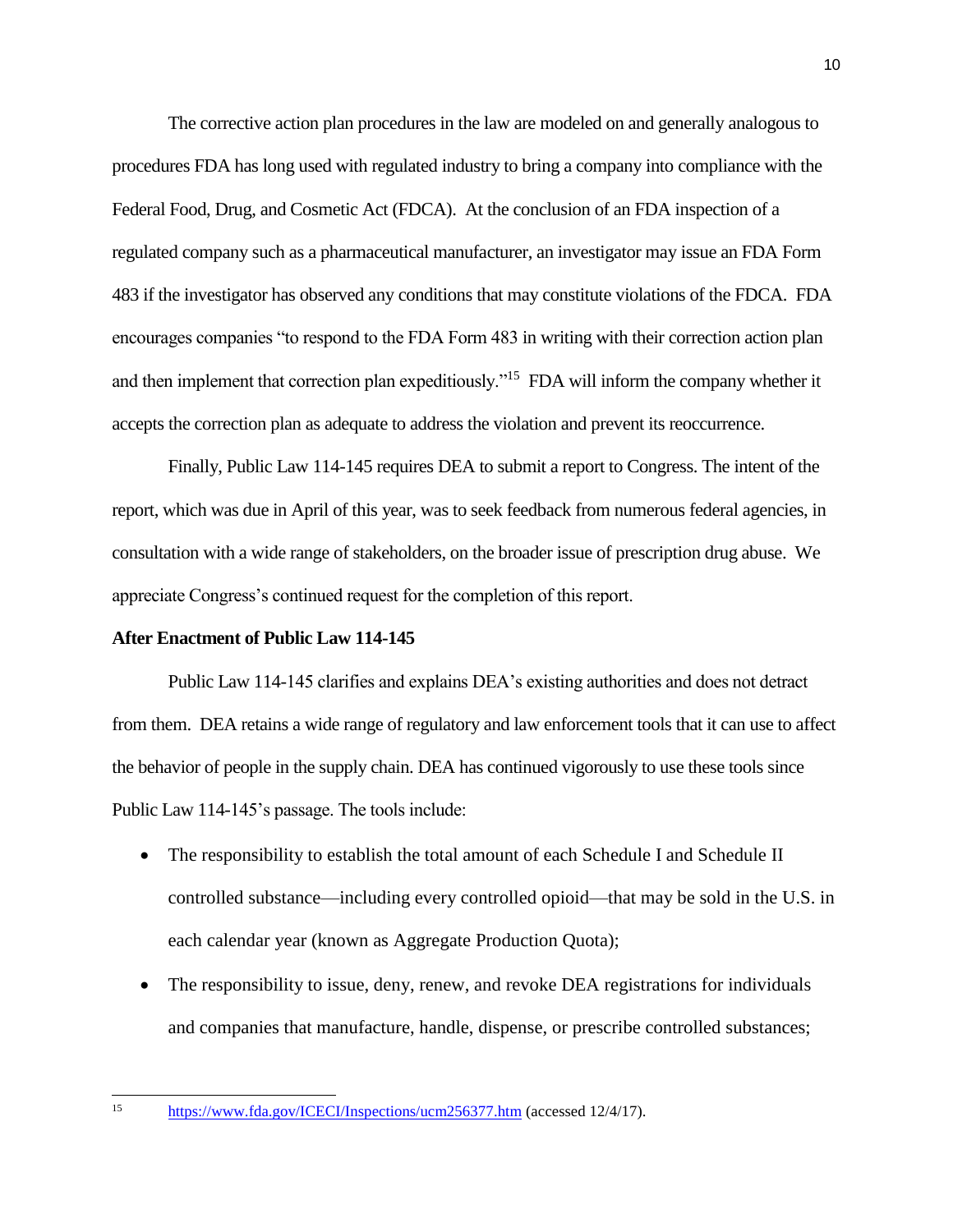- Complete knowledge of the amount of each Schedule II controlled substance sent to every pharmacy, hospital, and doctor's office in the country, as reported by manufacturers and distributors through ARCOS;
- The right to inspect every DEA-regulated location;
- Subpoena authority to request records and information relevant to compliance;
- The ability to shape behavior through Letters of Admonition and Memoranda of Agreement, as well as meetings with registrants;
- The use of pressure to encourage a registrant to voluntarily surrender its registration without any formal hearing process;
- Immediate suspension of a DEA-regulated entity's right to handle controlled substances without a hearing;
- Revocation of a registrant's authority to handle controlled substances after a hearing;
- Criminal charges and penalties against bad actors that violate the CSA;
- Civil charges and penalties, including multi-million dollar civil settlements for failure to comply with a recordkeeping, reporting, or other requirements; and
- Forfeiture of any controlled substance obtained in violation of the law.

Tools such as letters of admonition, memoranda of agreement, and the new corrective action plan provision are perfectly suited for encouraging compliance.

Despite the improvements that Public Law 114-145 made to the CSA, notable mischaracterizations about the intent of the law have prompted efforts to repeal the law. However, simply repealing Public Law 114-145 fails to take into account the perspective and interest of patients and providers, as dozens of patient and local pharmacy organizations, including the National Community Pharmacists Association, the National Fibromyalgia & Chronic Pain Association and the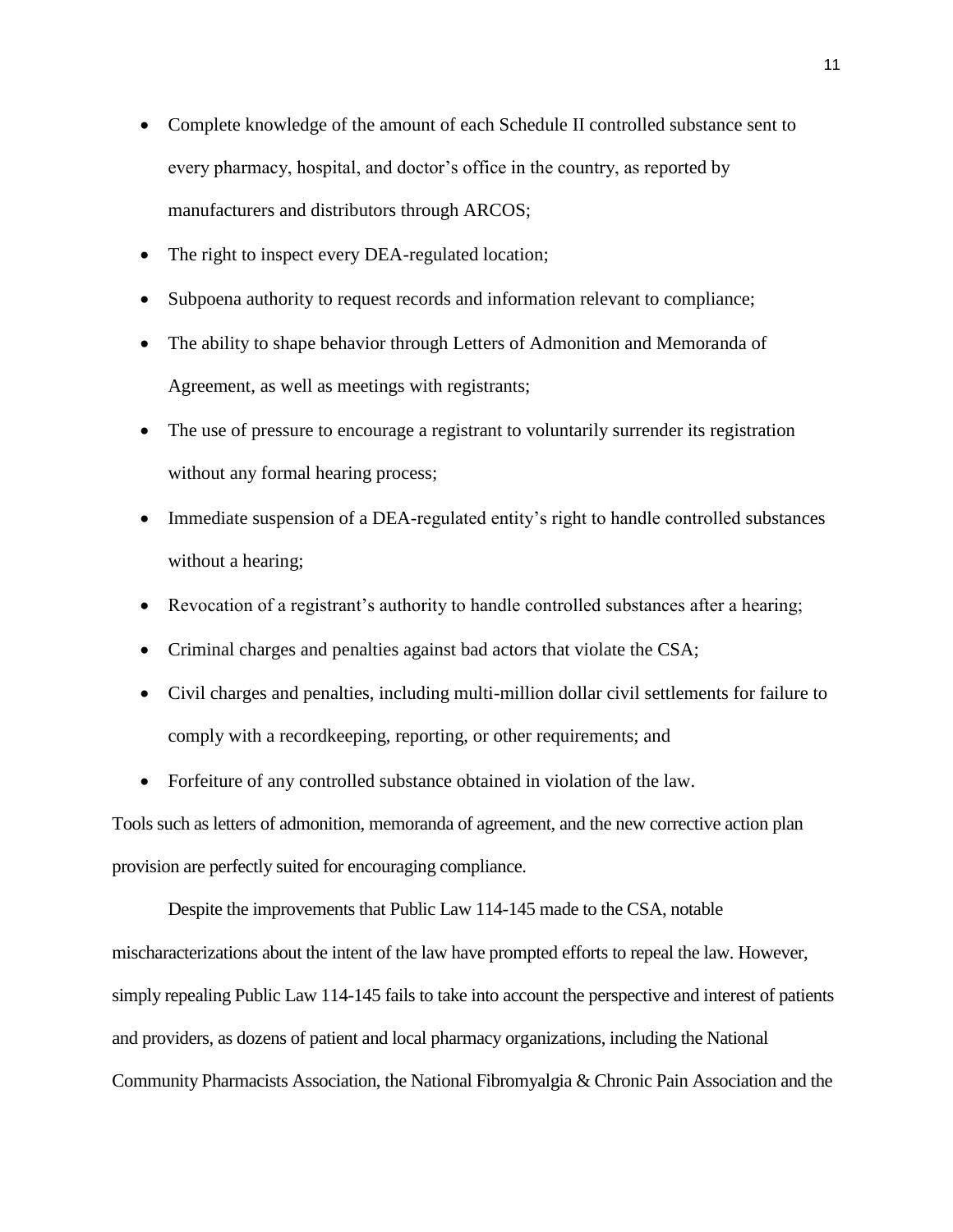U.S. Pain Foundation, recently indicated. As described, DEA continues to maintain substantial civil, administrative and criminal enforcement authorities over registrants. If it is determined that there have been any unintended consequences that undermine the DEA's ability to enforce the law and take legitimate actions to prevent prescription drug abuse, DEA and DOJ should explain in detail those consequences and bring forward suggested changes to Congress. We will gladly work with Congress and the Administration to address any identified concerns.

### **Opportunities Moving Forward**

As policymakers look to address the epidemic moving forward, it is vitally important for Congress to balance two key considerations: reducing the prevalence of opioid abuse and misuse while also preserving patient access for those who would needlessly suffer without pain medicines. We acknowledge and appreciate that this balanced approached is reflected in the President's Commission on Combatting Drug Addiction and the Opioid Crisis Final Report<sup>16</sup> and the National Academies of Sciences, Engineering, and Medicine report on "Pain Management and the Opioid Epidemic: Balancing Societal and Individual Benefits and Risks of Prescription Opioid Use."<sup>17</sup>

HDA members endorse a comprehensive set of policies<sup>18</sup> to prevent opioid abuse and misuse, promote clinically appropriate guidelines and recommendations, and establish a path forward at the state and federal level for advancing these changes.

One challenge that has hampered the medical community is the lack of complete data to effectively identify patients who may be "doctor-shopping" for additional pain medicines for themselves or family members. Even while improvements in electronic health records and greater use

 $16\,$ [https://www.whitehouse.gov/sites/whitehouse.gov/files/images/Final\\_Report\\_Draft\\_11-15-2017.pdf](https://www.whitehouse.gov/sites/whitehouse.gov/files/images/Final_Report_Draft_11-15-2017.pdf) (accessed 11/21/17).

[http://nationalacademies.org/hmd/reports/2017/pain-management-and-the-opioid](http://nationalacademies.org/hmd/reports/2017/pain-management-and-the-opioid-epidemic.aspx?_ga=2.20254911.681758302.1511290384-1216471816.1511290384)epidemic.aspx? ga=2.20254911.681758302.1511290384-1216471816.1511290384 (accessed 11/21/17).

<https://hda.org/~/media/pdfs/government-affairs/hda-practical-solutions-final.ashx> (accessed 11/21/17).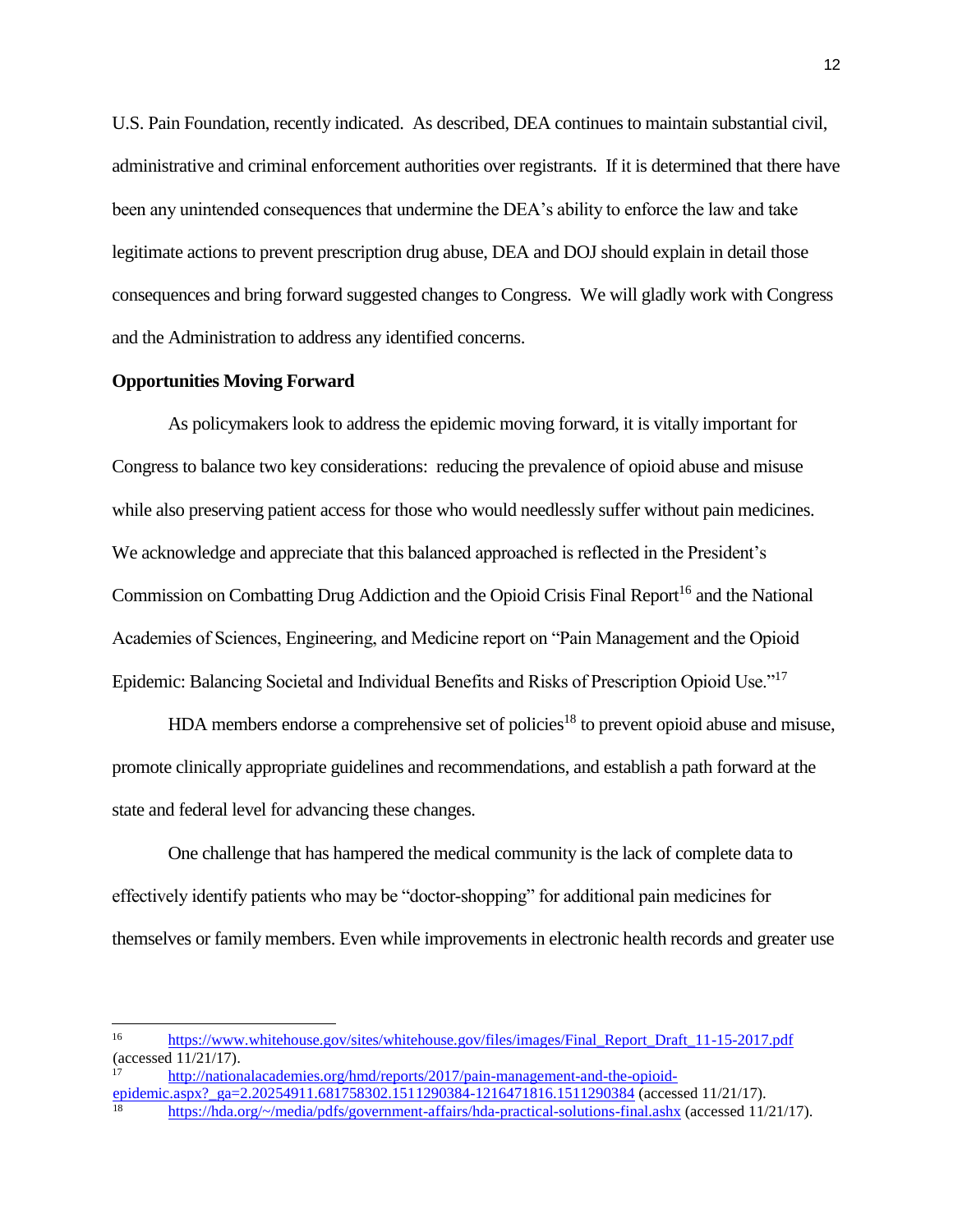of prescription drug monitoring programs (PDMPs) at the state level have provided some support for early intervention efforts, there is still a long way to go in making these programs accessible and usable for those prescribing and dispensing medicines. HDA believes more widespread adoption of PDMPs should be encouraged.

Secondly, as distributors, HDA members have no access to patient or prescription information. Our members are not medical professionals and cannot substitute their judgment for that of the physicians who write the prescriptions or the pharmacists who fill them. When it comes to establishing the number of opioids available for the legitimate medical needs of the United States, that responsibility rests with the DEA.

The DEA has a window into the entire movement of the most addictive prescription drugs in the U.S., from manufacturer down to pharmacy and hospital. Each manufacturer and distributor reports its sales of certain controlled substances, including all controlled opioids, to the DEA. The Agency captures these transactions in the Automation of Reports and Consolidated Orders System (ARCOS) database.

DEA is the only entity with this complete view. Each individual distributor only knows what it ships to a particular customer — not what other entities are shipping to the same customer. HDA has repeatedly asked DEA to share aggregated, blinded ARCOS data, so that HDA member distributors can use this same data to identify potentially problematic customers. ARCOS disposition data, if provided by DEA in aggregate form without identifying competitor distributors, could allow wholesale distributors to consider a customer's orders in the context of that entity's overall ordering. This would provide additional data points in determining whether an order is suspicious. In previously asking DEA to share ARCOS data, HDA also has explained to DEA that such data could:

• Help indicate the drugs that distributor registrants should watch most carefully;